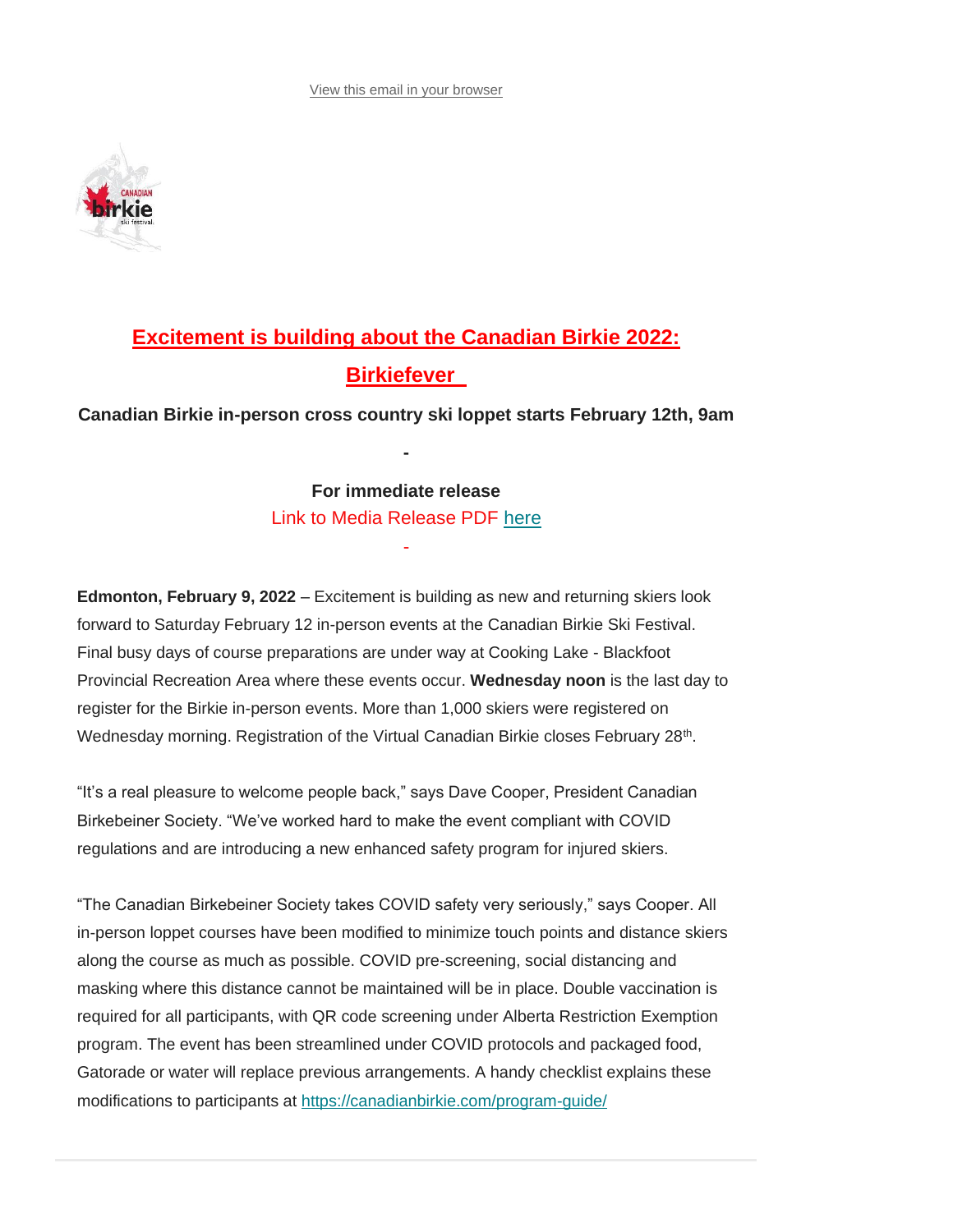Under the new safety program, snowmobiles and toboggans will be crewed by wilderness experts who have the training and equipment to evacuate skiers to ambulance/transport access points along the 55 km and other routes. These measures are important for an event running through the rolling hills and valleys of the glacial terrain of the Cooking Lake - Blackfoot Provincial Recreation Area.

As a result of the February 8 Alberta government announcement eliminating the Restricted Exemption Program, the Canadian Birkebeiner Society is finalizing what this means for its upcoming events. **Please check the website for any upcoming changes to our events. Public notifications will be provided for any changes.**

The timed events include the 55 km with pack Torseklubben Birkebeiner, the 55 km Birkie Lite, the 31 km Imperial Oil Birkie Tour beginning at the Ukrainian Village to Waskahegan Staging Area. The 13, 8, and 2/4 km in-person tours will take place in a circular loop starting and finishing at Waskahegan. Spectators can watch the finish line only safely from their home via this [livestream.](https://www.3sixty.live/en/channel/kdl-audio/c/canadian-birkie-ski-festival.1534)

## **Family Ski Event for a New Generation of Birkebeiner Skiers**

Children and their families are the focus of the Sunday, February 13 Barnebirkie classicstyle cross country ski events, as part of the Silver Skate festival at Hawrelak Park.

"A new generation of Birkebeiner skiers and their families can enjoy winter fun with Klister the Jack Rabbit and Vikings in a safe, outdoor setting," said Roberta Hyland.

Canadian Birkie COVID rules apply, including pre-screening, proof of vaccination, masking and social distancing. All participants are requested not to congregate. Due to the pandemic, there will be no mass start or winter activity games.

Kids ski free when registered with an adult. A finish line gift bag will include pre-packaged snacks and a hand-made birch wood medal. Participants can mail a photo of their Barnebirkie costume to [president@canadianbirkie.com](mailto:president@canadianbirkie.com) in the Viking Costume Contest. There is NO on-site registration at Hawrelak Park for the event, which runs from 11 am to 2:00 pm. For details about the Barnebirkie, go to <https://canadianbirkie.com/birkie-sunday/>

## **Let's Birkie – Virtually, Baby!**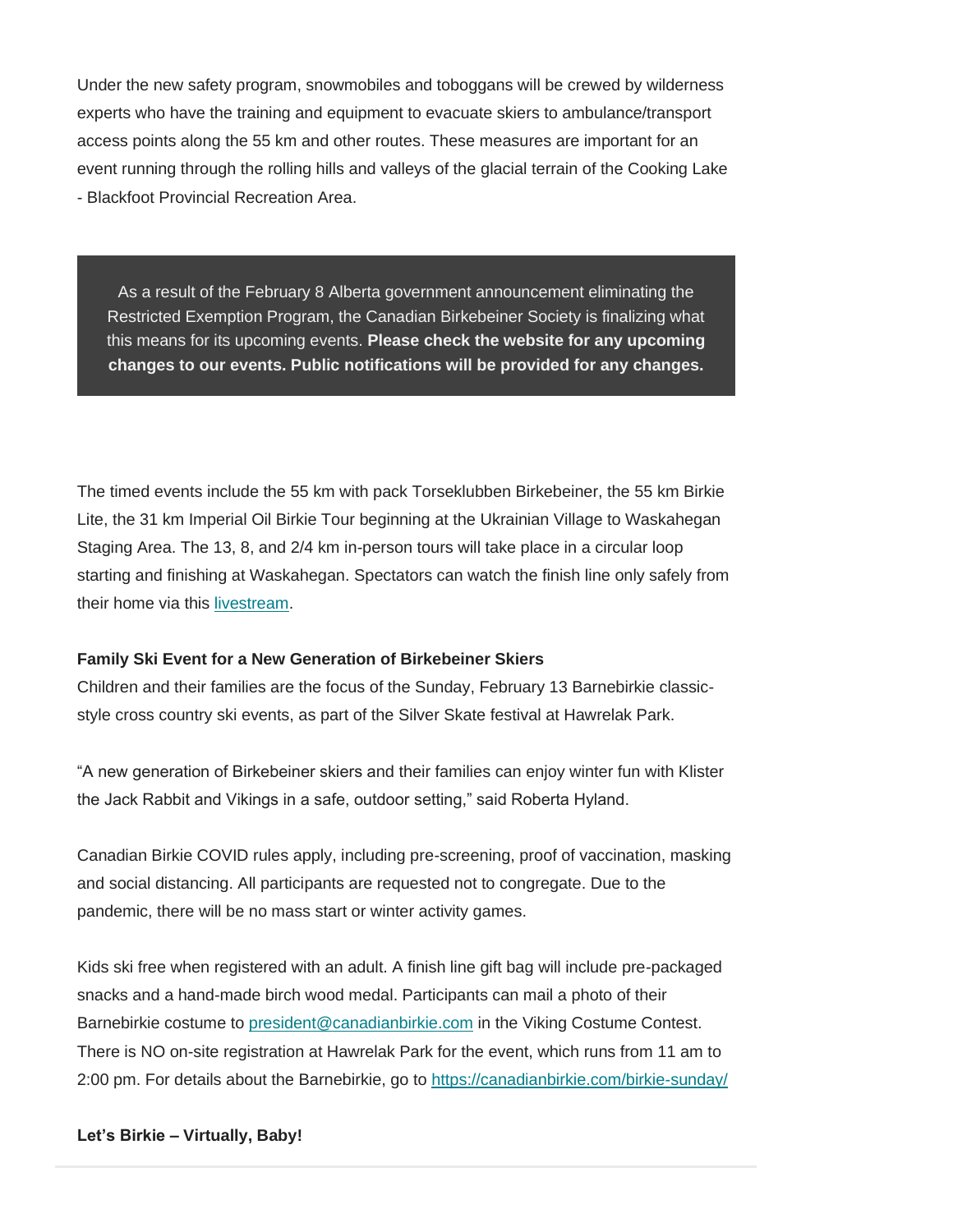Those desiring a more distanced setting can join people from North America in the second Virtual Birkie from February 14 to 28, 2022. Participants can ski classic, skate ski, snowshoe, skate or skijor. Depending on where they live, some may choose to roller-ski, cycle, run or walk. Participants choose their day and Birkie distance of 2, 4, 8, 13, 31 or 55 kilometres; at your own place, at your own pace.

"Last year's first ever Virtual Canadian Birkie was a huge success with 1,110 participants from nine countries. Together they travelled a total of 22,000 total kilometres -- halfway around the globe. We look forward to exceeding those numbers this year," says Cooper.

Participants have an opportunity to win \$3100 in prizes in the Virtual Birkie Photo Contest, including a two-night Canadian Rockies ski getaway grand prize. Groups and organizations are encouraged to enlist their family, friends and organizations for the Most KM Group Award. For details, go to: <https://canadianbirkie.com/virtual-birkie/>

Participants can post their photos and tag them on Facebook @CdnBirkie, on Twitter @canadianbirkie and/or on Instagram @canadianbirkie. They can also join our Virtual Canadian Birkie Facebook Group We would love to hear specific information about the location, day, distance and any other details.

## **Full Moon Ski**

Skiers looking for a scenic evening ski can participate in the Full Moon Birkie on Saturday, February 19 from 6:00 -10:00 pm at the Waskahegan Staging Area, Cooking Lake - Blackfoot Provincial Recreation Area. The ski course extends from Waskahegan Staging Area to Meadow Shelter, a round trip of 12 km. Skiers can choose a shorter trip but must ski with a buddy. For details, go to <https://canadianbirkie.com/full-moon-birkie/>

Visit [https://canadianbirkie.com,](https://canadianbirkie.com/) [Twitter,](https://twitter.com/canadianbirkie) [Instagram,](https://www.instagram.com/canadianbirkie/) [Facebook](https://www.facebook.com/cdnbirkie) and [YouTube.](https://www.youtube.com/user/Canadianbirkie) On February 12th visit our livestream: [https://www.3sixty.live/en/channel/kdl-audio/c/canadian-birkie-ski](https://www.3sixty.live/en/channel/kdl-audio/c/canadian-birkie-ski-festival.1534)[festival.1534](https://www.3sixty.live/en/channel/kdl-audio/c/canadian-birkie-ski-festival.1534)

# **Media Contacts, Canadian Birkebeiner Society:**

Dave Cooper, President: 780-298-2856 c | davecooper555@gmail.com Delianne Meenhorst, Marketing: 587-986-7832 c | dmeenhorst@yahoo.com Marion Hinteregger, Birkie Coordinator: 780-686-0506 c | coordinator@canadianbirkie.com Pictures are available on request via: [coordinator@canadianbirkie.com](mailto:coordinator@canadianbirkie.com)

# **About the Canadian Birkebeiner Society:**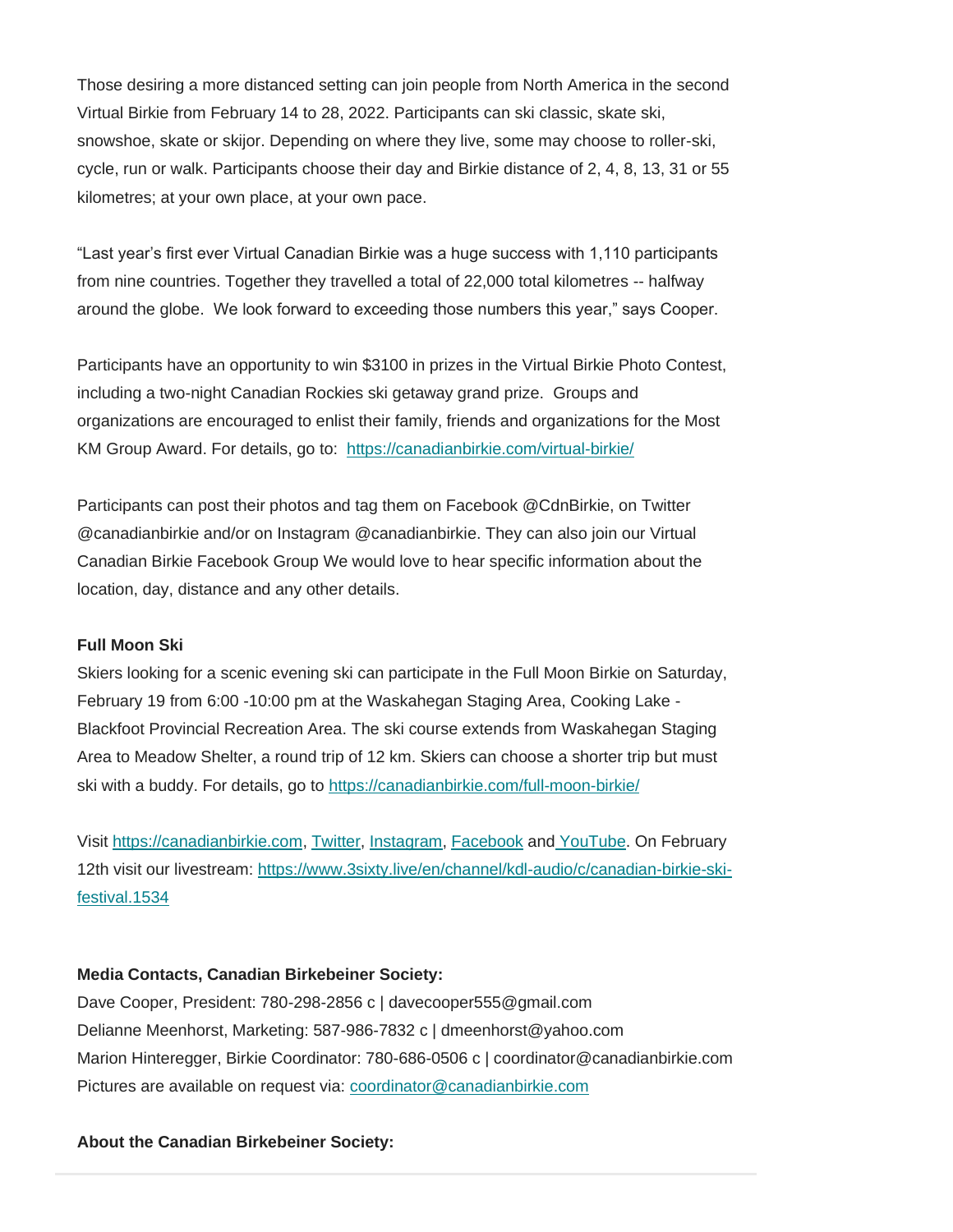Since 1985, the Canadian Birkebeiner Society has organized Canada's largest classic, cross-country ski festival held on the second weekend of February. As well, the non-profit society aims to involve participants of all ages in cross-country skiing, promoting an active and healthy winter lifestyle. In addition, the Canadian Birkebeiner Society organizes the Virtual Canadian Birkie, ski training and other ski events to allow people to enjoy crosscountry skiing in a friendly and fun atmosphere.

The Canadian Birkie Ski Festival allows participants to relive the Birkebeiner legend of how two Birkebeiner warriors rescued the Norwegian Crown Prince by skiing him to safety in the middle of winter. In the longest race of the Canadian Birkie, skiers still carry a 5.5 kilogram weight that symbolizes the Crown Prince Haakon Haakonsson. In 2022 the Canadian Birkie will live stream the finish line.

The Virtual Canadian Birkie invites participants to take part in the Birkie at their chosen location between February 14<sup>th</sup> and February 28<sup>th</sup>. Registrants upload their distance and a photo of their event. The participants get a chance to then compare themselves with other Virtual Birkie skiers. Groups can take part in the "Most KM Skied" Award allowing people to set a group goal.



Canadian Birkie Ski Festival Feb 11-28, 2022 Canadian Birkebeiner Society 7240 82 Avenue NW Edmonton, AB T6B 0G1

phone: [780-430-7153](https://canadianbirkie.com/?nltr=MjAxOzkzNjI7dGVsOjc4MDQzMDcxNTM7OzgzNDYwZTFiZThmNjE4OWUwYzI3ZGY5NmIzYjlmYzEz) email: [ski@canadianbirkie.com](https://canadianbirkie.com/?nltr=MjAxOzkzNjI7bWFpbDpza2lAY2FuYWRpYW5iaXJraWUuY29tOzs3OTNmMjA5ODE5ODQ2MGJlN2MzYmJhODBhOWJiNDIzMA%3D%3D) website: [canadianbirkie.com](https://canadianbirkie.com/?nltr=MjAxOzkzNjI7aHR0cHM6Ly9jYW5hZGlhbmJpcmtpZS5jb20vOzs0NWJiYmI0MWMxMDNjYzQ3OWEwNDQ3MmM4N2E0NjE2Zg%3D%3D)